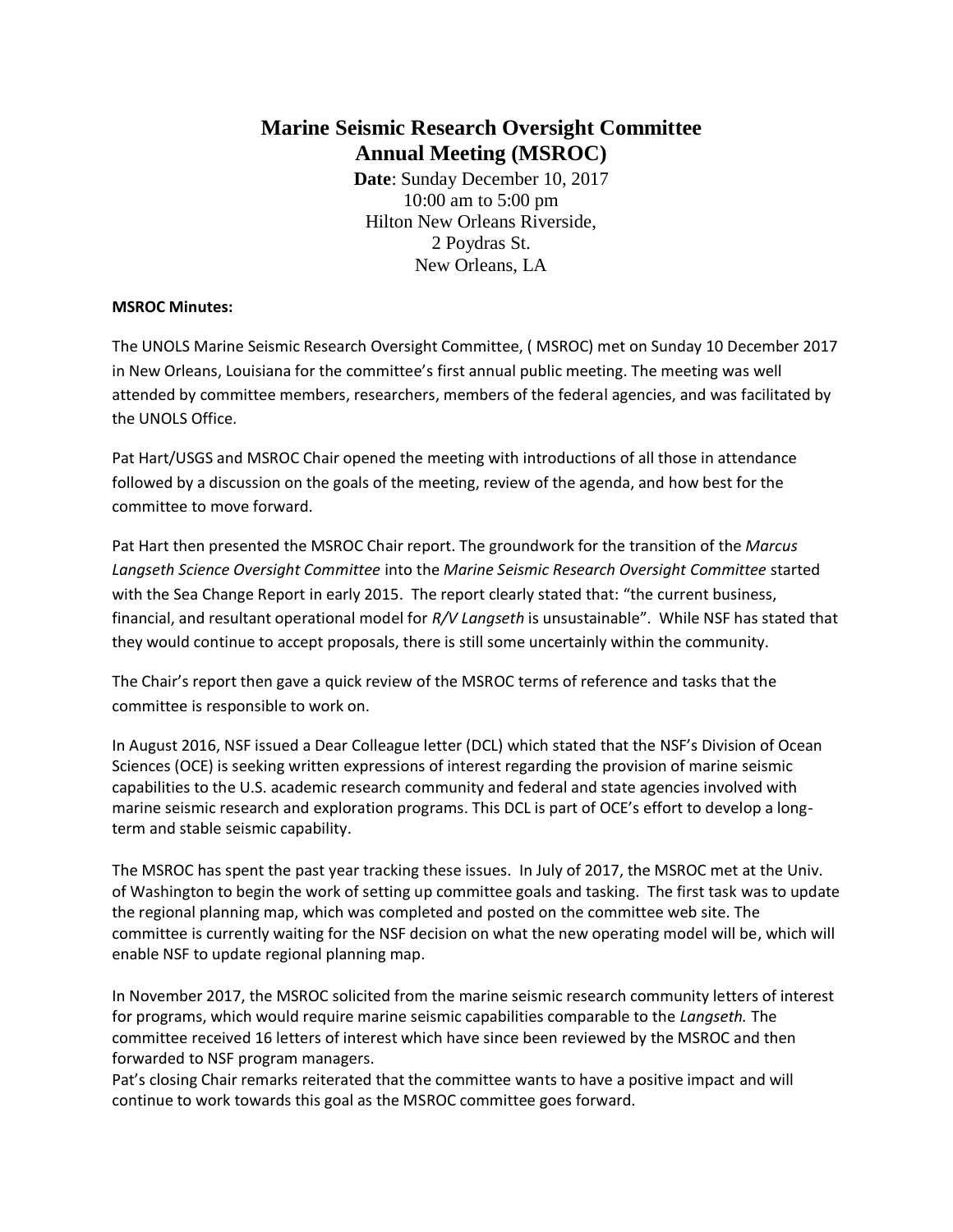#### **NSF Briefing and Discussion**

Maurice Tivey/NSF gave an Ocean Bottom Seismometer update. In May 2017, an OBSIP solicitation was released which stated that the Division of Ocean Sciences in the Geosciences Directorate of the National Science Foundation (NSF/OCE) intends to issue a solicitation to establish, manage, and operate a National Ocean Bottom Seismometer Instrument Pool (NOBSIP) through a competitive, merit-based external peer-review process. This initiative is expected to result in the award of a five to ten-year Cooperative Agreement (CA) for this activity. The proposals were due in late October 2017 and an NSF decision will be issued soon. The panel is set to meet at the beginning of 2018. It will be a \$1.8 million grant for a 5-year period. The IRIS grant expires at the end of January 2018, but a no-cost extension was granted for 2018. NSF has instructed the community to submit proposals to IRIS for the time being. Proposals can be submitted at any time, there is no deadline. The number and types of OBS's in the pool may need recapitalization over a 2-3 year period once the new operator is in place. The OBS governance will need to be decided and an NSF program manager will be assigned when the new operator is in place. Maurice Tivey will rotate off from his position at NSF in August of 2018 and NSF will advertise for a new rotator.

#### **Marine Seismic Capability-**

Rick Murray/NSF provided an update on the marine seismic capability solicitation. NSF cannot provide many details while it is still under review, but NSF did state they received one or more proposals. The review panel has met and has fulfilled its responsibilities. Rick Murray thanked the committee for their service. NSF has socialized this with the broader community over the past few years and will make a decision soon. An NSF internal seismic group and others within OCE are discussing the infrastructure and the challenge of balancing science and infrastructure. Rick encouraged the MSROC to look forward and to look beyond the platform, while keeping the focus on seismic research. NSF understands the challenge for the MSROC. NSF should reach a decision in early calendar 2018 and in the meantime is still accepting proposals for MG & G programs.

#### **UNOLS Update**

Jon Alberts/UNOLS shared an update on activities within the UNOLS Office. The focus was on the UNOLS Office re-competition, which is currently in progress. The UNOLS office hosted at the Univ. of Rhode Island will complete their term on 30 April 2019. In compliance with the UNOLS Charter, the office must be re-competed among UNOLS member institutions after no more than two (5-year terms). Proposals for the UNOLS Office are due by 16 March 2018.

The Fleet Improvement Committee, (FIC) is working on developing the next set of science mission requirements for UNOLS global class vessels. A survey is being developed which will solicit input from the sea going community as to the science drivers and capabilities that will be required in the next generation of global class vessels. A town hall is planned for Ocean Science 2018 in Portland, Oregon on Monday 12 February 2018.

#### **LDEO Update and discussion**

Sean Higgins/LDEO provided a report as the operator of the *R/V Marcus Langseth*. He covered recent ship related activities as well as some highlights of recent cruises. LDEO continues to work closely with Holly Smith/NSF to comply with environmental permitting as required on marine seismic expeditions.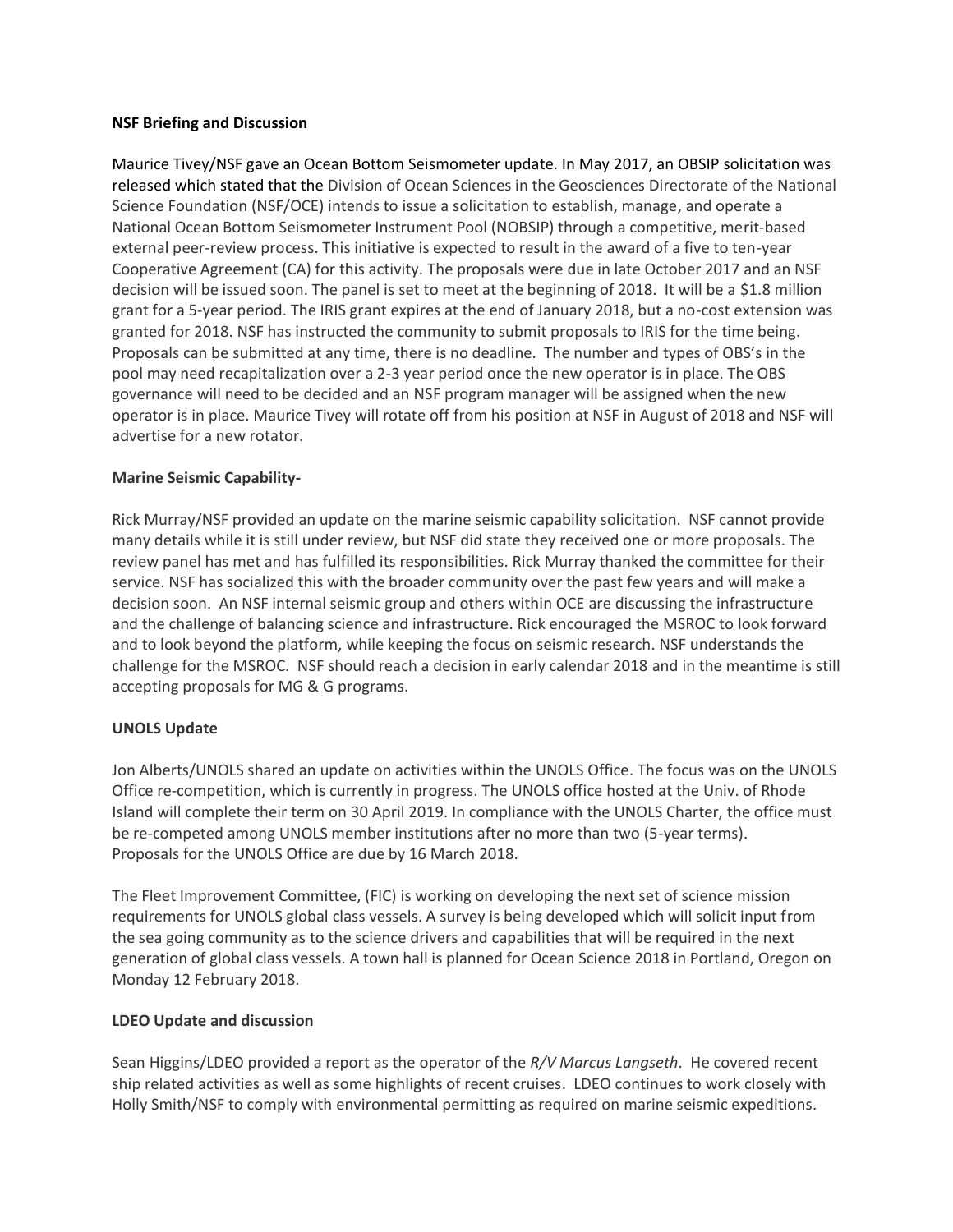Updates on the recent cruise on the *R/V Marcus Langseth* were also shared.

The LDEO technical group has recently developed a new quality assurance/quality control tool for data collected by the 3D streamers. It was used on the SHIRE program and will be used on the early 2018 cruises.

The technical support on the *Langseth* has been doing an amazing job and the ship and systems are all working very well including the compressors. They have recently acquired many spares, including streamer sections, which are currently being shipped to Lamont. There has been a recent effort on data archiving, going back 30-40 years

#### **IODP Update- Sean Gulick/UTIG**

Sean Gulick/IODP Co-Chair of the Science Evaluation Panel presented a detailed report on the International Ocean Discovery Program with a focus on the current structure, how proposals work through proposal process system and future directions for the MSROC planning purposes.

There are (3) facilities that are overseen by separate facility boards. The Joides Resolution is overseen by the JR Facility Board, the Mission Specific Platforms are overseen by the ECORD Facility Board, and the Chikyu is managed by the IODP board.

The proposal submission history for the past ten years was illustrated with details on the specific science themes. We discussed a list of proposals that are with the science evaluation panel now that need survey data before the programs go forward.

The Science Support Office organizational chart was reviewed with an explanation of the various tasks each group is responsible for.

The SEP Review procedures were explained in detail. This includes close cooperation between the Science Evaluation Panel and the Environmental Protection and Safety Panel

The workshop report from the Australian Workshop was briefly mentioned with one of the main outcomes was to reinforce need for site survey data and high quality seismic reflection profiles.

#### **OBSIP- Delwayne Bohnenstiehl**

Del presented the update on the OBSIP Oversight Committee. IRIS has recommended the OBSIP committee should remain in place and meet during the OBSIP no-cost extension period, which runs through January 2019. During this time, the instrument centers will be receiving funding and there are two large programs planned for CY 2018. Bob Woodward and Kasey Aderholt will continue to track the QA/QC issues. During the transition, it was suggested that the MSROC needs to help in this area. How the future oversight of the OBSIP will be structured is uncertain, the quality of the data needs to be monitored.

There have been 3 OBS Research Symposiums, (Redondo-2013, Vancouver- 2015, Portland, ME 2017) and the future of the symposium needs to be considered with who will take the lead still uncertain.

IRIS is still in place through CY 2018. The new award decision should be made by August 2018.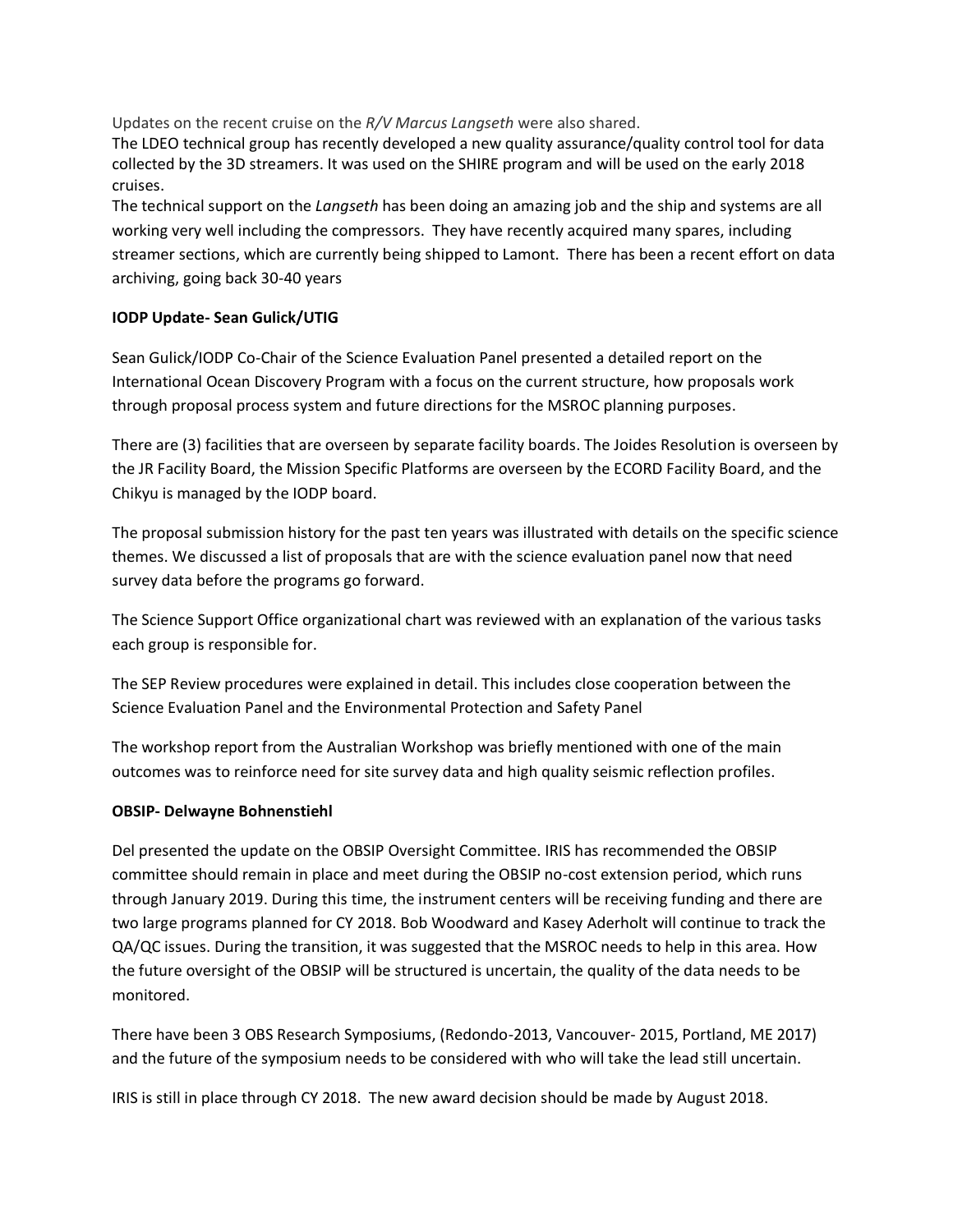#### **Alaska Amphibious Community Seismic Experiment. Emily Roland/UW**

Emily Roland/UW provided us with an overview of the AASE-Marine Seismic Community Project update with a list of the principal investigators who are participating. Details on the GeoPRISMS workshop held on 10 Dec 2017 were given. A history of the project dating back to the 2014 Snowbird Workshop were highlighted. A discussion on why the Alaska Convergent Margin was chosen, what the science targets are and the current station locations were shown. The new technology to be employed will include trawl resistant OBS's. The plans for the Education and Outreach will include "apply to sail" berths for graduate students and early career scientists. Berths will be reserved for K-12 teachers too.

The deployment cruises will begin in May 2018 and then the recovery will happen in late summer of 2019. The award for this program was made in August 2017.

### **New Zealand Langseth Programs- Nathan Bangs/UTIG**

Nathan provided an overview of the New Zealand Seismic Surveys with the *R/V Marcus Langseth* along with the *R/V Tangaroa*.

This will consist of three programs, SHIRE from November 1, 2017 to December 7, 2017, followed by NZ3D from January 6 to Feb 9, 2018, and finally SISIE, from Feb 13 to Mar 12, 2018. The science goals of each program are in the slides. The specific on station locations, instruments to be deployed, number of students and some preliminary data was shown.

## **Regional Framework and International Tasks/ Pat Hart**

Pat Hart reported out on the recent MSROC effort to reach out to the marine seismic community to collect letters of interest. This was a focused solicitation to PI's asking them to share potential projects using capabilities similar to those of the *Langseth.* Pat collected the 16 responses and with the assistance of Donna Blackman/SIO. The collected responses were compiled and forwarded to NSF and this data should assist in the next iteration of the regional framework map. The PI's were specifically asked for an explanation of how mature the proposals were.

# **Growing Experience with High-Resolution 3D marine seismic in research and industry- Tip Meckel/Univ. of Texas/Austin**

Tip Meckel gave this talk on HR3D methodology, which is a relatively new technology that can provide much more detailed sub bottom imaging than conventional high-res 2D methods. HR3D marine surveys have been recently acquired in the Gulf of Mexico by UT as well as in Europe by researchers from Tromso, Geomar, and Southampton. Tip explained technical aspects of the system and provided a discussion on some of the science applications that the technology can be used. Slides showed the geometry of the array and survey specifications. There are no unique concerns regarding the health, safety and environment aspects of this technology. In October 2013 and April 2014 the system was put to sea on a commercial vessel, *R/V Brooks McCall*. Portable air compressors were used and pictures of the deck lay out were provided. Examples of the survey data were shown. There are training opportunities with Tip Meckels group.